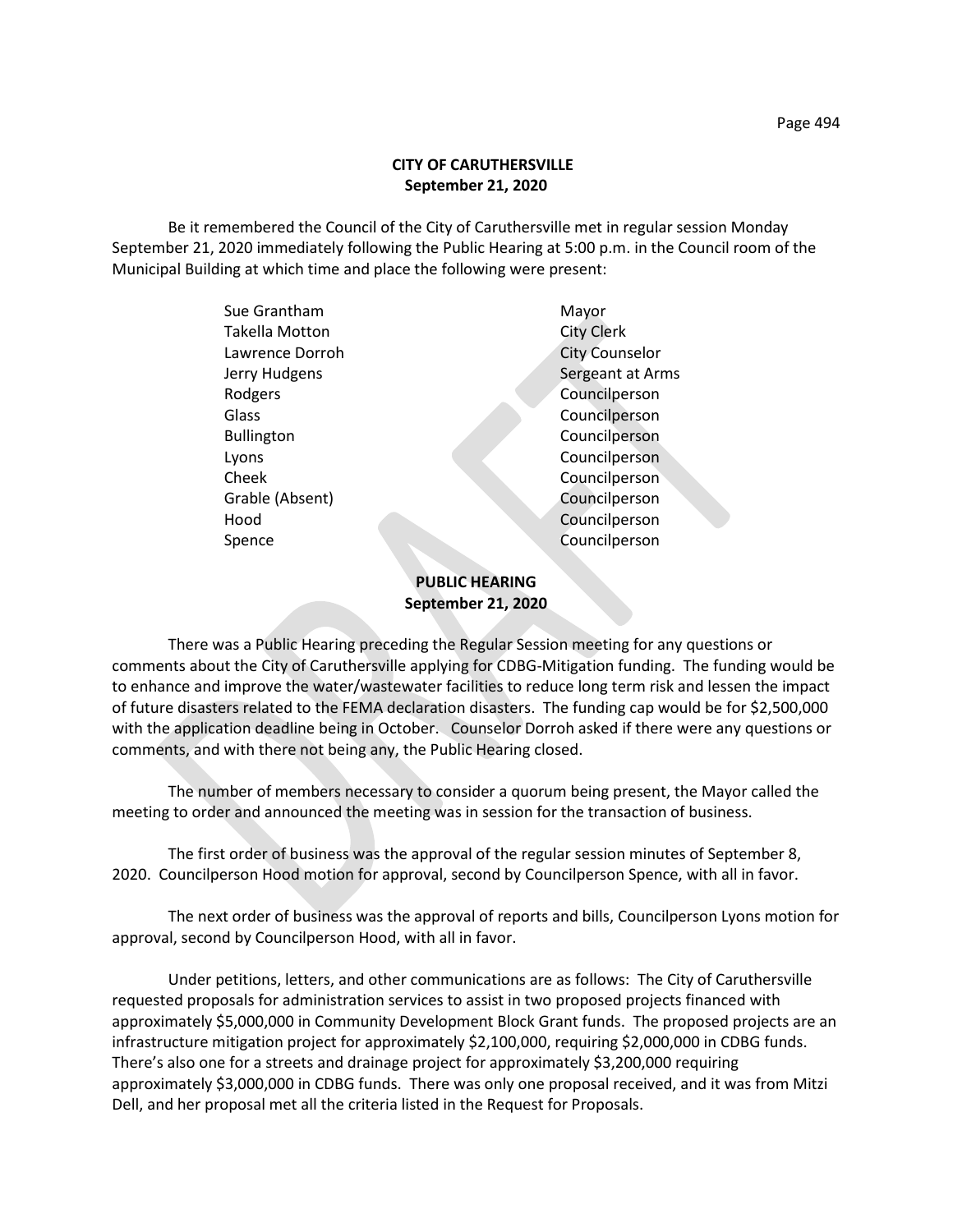### Page 495

The City of Caruthersville also requested RFQ's for engineering services to assist with two proposed projects: an infrastructure mitigation project and streets and drainage project to be partially funded by CDBG funds, with the remainder to be financed by the City. There was only one firm that sent in a Request for Qualifications, which was Waters Engineering. Waters Engineering meets all criteria set forth in the RFQ's.

Councilperson Bullington motion to accept Mitzi Dell for sewer administration, second by Councilperson Lyons, which resulted in the following vote:

| Rodgers           | Yes | Glass | Yes |
|-------------------|-----|-------|-----|
| <b>Bullington</b> | Yes | Lyons | Yes |
| Cheek             | Yes | Hood  | Yes |
| Spence            | Yes |       |     |

Councilperson Bullington motion to accept Mitzi Dell for streets and drainage administration, second by Councilperson Hood, which resulted in the following vote:

| Rodgers           | Yes | Glass | <b>Yes</b> |
|-------------------|-----|-------|------------|
| <b>Bullington</b> | Yes | Lyons | Yes        |
| Cheek             | Yes | Hood  | Yes        |
| Spence            | Yes |       |            |

Councilperson Bullington motion to accept Waters Engineering for sewer engineering, second by Councilperson Lyons, which resulted in the following vote:

| Rodgers           | Yes | Glass | `Yes |
|-------------------|-----|-------|------|
| <b>Bullington</b> | Yes | Lyons | Yes  |
| Cheek             | Yes | Hood  | Yes  |
| Spence            | Yes |       |      |

Councilperson Bullington motion to accept Waters Engineering for streets and drainage engineering, second by Councilperson Lyons, which resulted in the following vote:

| Rodgers           | Yes | Glass | Yes. |
|-------------------|-----|-------|------|
| <b>Bullington</b> | Yes | Lyons | Yes  |
| Cheek             | Yes | Hood  | Yes  |
| Spence            | Yes |       |      |

Mayor Grantham asked for a motion to be able to sign off on the Mitigation application and the Long Term Recovery application. Councilperson Rodgers made the motion, second by Councilperson Lyons, which resulted in the following vote:

| Rodgers           | Yes | Glass | Yes |
|-------------------|-----|-------|-----|
| <b>Bullington</b> | Yes | Lyons | Yes |
| Cheek             | Yes | Hood  | Yes |
| Spence            | Yes |       |     |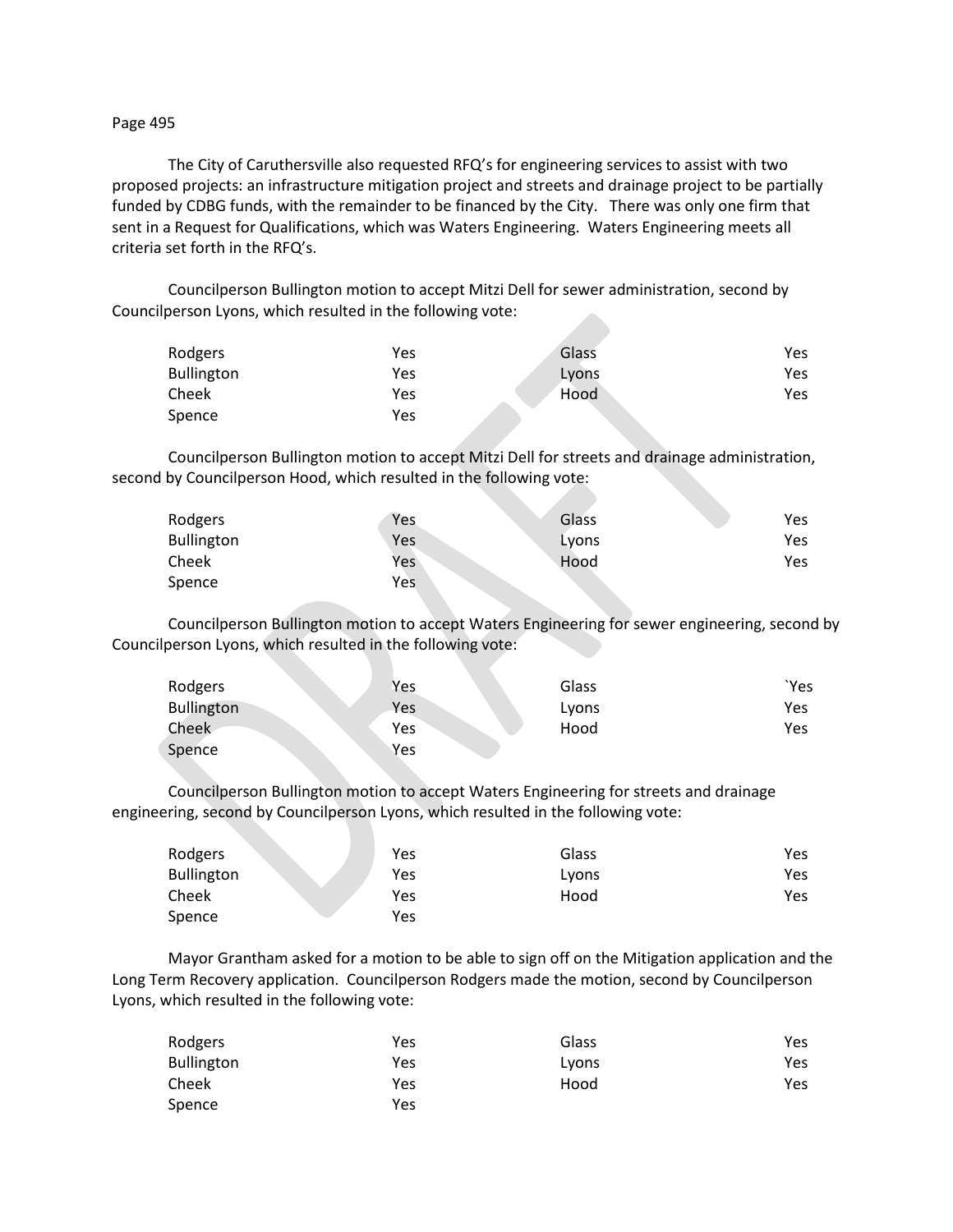#### Page 496

Police report; Assistant Chief Jerry Hudgens reported that a second arrest had taken place involving the August 16, 2020 homicide of Larry McIntyre Jr. Several agencies have been involved with the investigation. The suspect was apprehended in Raytown MO.

Fire report; Fire calls from September 8, 2020 through September 21, 2020 are as follows: 9/8/20; An electrical short in the wiring of a breaker box on Jefferson, 9/9/20; Rescue from roof on Eastwood, 9/12/20; Fire alarm sounding on East 5<sup>th</sup> St., 9/14/20; Structure fire with moderate damage to exterior wall on East 19<sup>th</sup> St., 9/16/20; Grass fire in median on I55, 9/18/20; Gas riser struck by mower on Chaffin, 9/19/20; Tractor trailer blew a tire and caught on fire on I55, 9/19/20; Ditch bank on fire near Collins Ave., 9/20/20; Fire reported on Route D with heavy smoke which was a farmer burning off a corn field, 9/20/20; Gas meter struck by mower on Laurant. Fire prevention week is October 4, 2020 through October 10, 2020, which will be conducted at the schools this year instead of the fire station.

Public Works; Paul Shaw reported inspections being conducted at the Waste Water plant went well with no violations. The Ward Avenue sinkholes were fixed with one section still having a little water that will be taken off to the sides; Taven is also close to being finished. The crew has been doing a lot of mowing, and a leak has been fixed in a field off of Highway 84. The next FEMA projects to be done are on Zaida, the Nursing home, Grand and Laurant.

Code Enforcement; Barry Gilmore reported that the overgrown lots from Chaffin,  $19^{th}$  St., to 20<sup>th</sup> St. had been mowed where a pack of dogs had been corralling. There are three trailers that are on the radar to be rid of, the Cooks, 20<sup>th</sup> St. and W.  $11^{th}$  St. Mr. Gilmore talked to a contractor that was rerouting the conduit from the boat to the bridge and back to the building for the raising of the sea wall. There's a plan in the works to remove the vehicles located on the Chaparral lot, and the same for the 3<sup>rd</sup> St. lot to be mowed, and auctioned off. Councilperson Rodgers made mention that John Wooden will be spearheading a community wide clean up, targeting the East side this weekend. The City will be donating vests and trash bags.

Park & Recreation; Lamonte Bell reported that he will be looking at new equipment this week in Memphis, TN. , he will also be looking at making application for credit to purchase a sauna. Mr. Bell has asked for poles to put at the far end of French Park to alleviate pulling in and tilling the ground. He's also asking to get no littering signs, all being subject to fines.

Library report; Teresa Tidwell reported that the Fourth annual Wall of Distinction ceremony will take place Friday, September 25, 2020 at 1:30 p.m. at the Baxter Southern Auditorium. This year's honorees are the following: Dr. C. F. Cain, Redman Dunham, Howard Fike, Sue Swinger, and John Hammie Smith.

City Collector report; The collections from September 1, 2020 through September 17, 2020 are as follows: Real Estate \$1,459.94, Personal Property \$499.89, Miscellaneous \$600.00, with the total taxes being \$2,559.83.

Budget report; Councilperson Lyons asked for a motion for a budget amendment for the MODOT Airport Grant in the amount of \$27,640.00 from Sales Tax Capital Improvement Fund. Councilperson Bullington motion for approval, second by Councilperson Glass, with all in favor.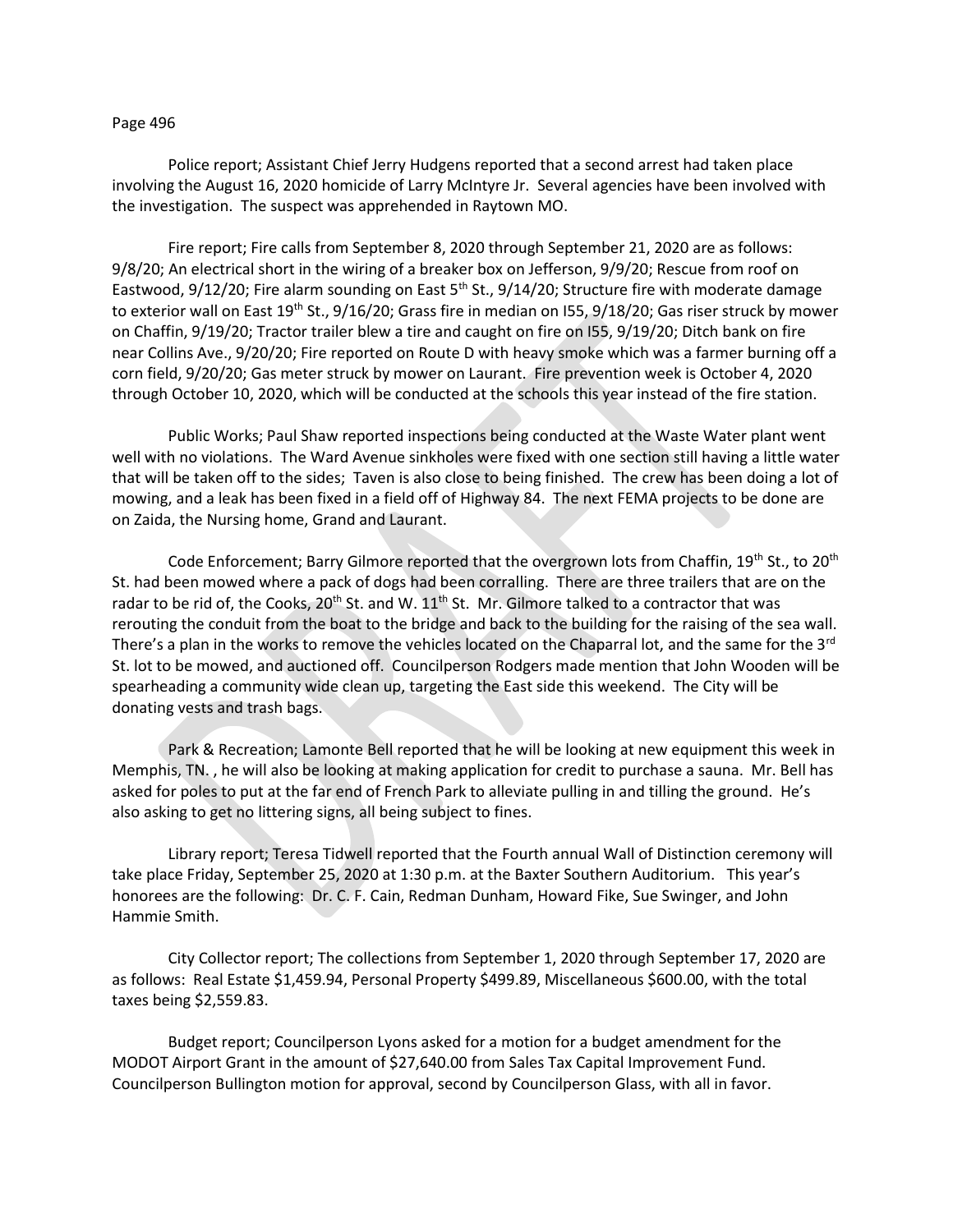New Business; Mayor Grantham reported that there will be a car show this weekend at the Casino, and there will be a parade.

Counselor Dorroh presented a basic engineering agreement provided by John Chittenden for reimbursement of engineering services for the FEMA projects to be executed by the Mayor. Councilperson Lyons motion for approval, second by Councilperson Hood, which resulted in the following vote:

| Rodgers           | Yes | Glass | Yes. |
|-------------------|-----|-------|------|
| <b>Bullington</b> | Yes | Lyons | Yes  |
| Cheek             | Yes | Hood  | Yes  |
| Spence            | Yes |       |      |

 $\sim$ 

Introduction of Bills; Counselor Dorroh introduced a bill to change the rates for water, sewer, and sanitations services. Councilperson Lyons motion for the first reading by title only as follows:

#### **BILL NO. 2020-14 ORDINANCE 2020-14**

**AN ORDINANCE AMENDING ARTICLE II OF CHAPTER 700 OF THE CODE OF ORDINANCES OF THE CITY OF CARUTHERSVILLE, MISSOURI TO INCREASE THE WATER CHARGES IMPOSED THEREBY AND TO PROVIDE FOR THE ANNUAL ADJUSTMENT OF WATER AND SEWER RATES AND TO AMEND SECTION 230.054 OF THE CODE OF ORDINANCES TO INCREASE THE SOLID WASTE COLLECTION SERVICE FEES AND TO PROVIDE FOR THE ANNUAL ADJUSTMENT OF SAID FEES**

Councilperson Lyons motion for a second reading, second by Councilperson Hood, with all in favor. The question is will Bill No. 2020-14 pass and become known as Ordinance 2020-14, Councilperson Lyons motion for passage, second by Councilperson Bullington, which resulted in the following vote:

| Rodgers           | Yes | Glass | Yes |
|-------------------|-----|-------|-----|
| <b>Bullington</b> | Yes | Lyons | Yes |
| Cheek             | Yes | Hood  | Yes |
| Spence            | Yes |       |     |

Councilperson Lyons motion to go into closed session for the purpose of personnel, second by Councilperson Cheek, which resulted in the following vote:

| Rodgers           | Yes | Glass | Yes  |
|-------------------|-----|-------|------|
| <b>Bullington</b> | Yes | Lyons | Yes. |
| Cheek             | Yes | Hood  | Yes  |
| Spence            | Yes |       |      |

Upon returning from closed session and with no further business to come before the Council, Councilperson Lyons motion to close, second by Councilperson Hood, with all in favor, the meeting adjourning at 6:05 p.m.